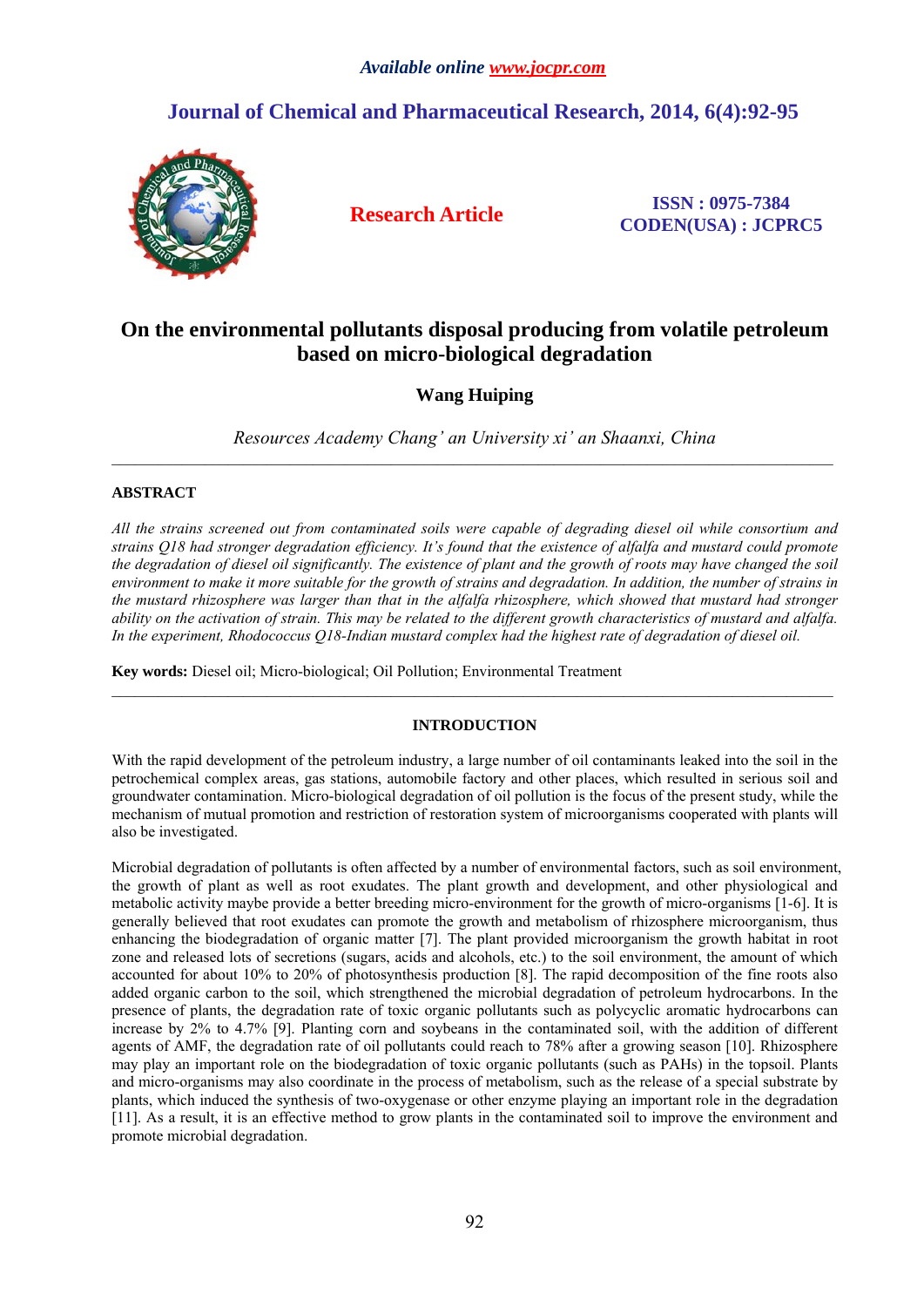### **EXPERIMENTAL SECTION**

*\_\_\_\_\_\_\_\_\_\_\_\_\_\_\_\_\_\_\_\_\_\_\_\_\_\_\_\_\_\_\_\_\_\_\_\_\_\_\_\_\_\_\_\_\_\_\_\_\_\_\_\_\_\_\_\_\_\_\_\_\_\_\_\_\_\_\_\_\_\_\_\_\_\_\_\_\_*

Samples were taken from the contaminated soil in the vicinity of oil storage tanks (2 m deep) in a gas station in Beijing. Separated through enriched cultivation, the strains with strong degradability of diesel oil were screened out from contaminated soils and named Q10, Q14 and Q18.The strains Q10, Q14 and Q18 were identified and classified as Pseudomonas, Flavostrain and Rhodococcus separately. The strains Q10, Q14 and Q18 were mixed in accordance with the volume ratio of 1:1 for the preparation of consortium [12]. The mustard seeds and alfalfa seeds were placed

in refrigerator to catalyze at 4<sup>o</sup>C. After a week, the seeds were soaked for 10min with 10% H2O2, rinsed with de-

ionized water. And then they germinated in water. 250W metal halide lamp was used for lighting to provide the necessary solar energy needed for growth of the plants, while the intensity of light was 4900μW cm-2 and the length of lighting 12h d-1.

5 group experiments were designed for degradation of diesel oil. As showed in Table 1, pollutants, strains as well as plants were the factor changed in different groups while other experimental conditions maintained the same.

The experiments were carried out in the loam, which was taken from the site without diesel oil pollutions. The soil

samples were air-dried at room temperature, through a 2mm sieve, and then heated at 120 °C for 30min to

sterilize[13]. The basic physical and chemical properties of the soil were showed in Table 2. According to the experimental design (Table 1), diesel oil was added to the soil need pollutions by the ratio of 5g kg-1 and mixed completely; so was the 25ml basin bacterial suspension. In accordance with the final design, the plant seedlings were dug out from the seedbed, washed with distilled water and transplanted in the soil.

All the experiments were repeated for three times. After cultured for 3d, 5d, 10d, 15d and 20d respectively, a certain amount of soil were taken from three different parts of the pot and blended completely as the soil sample. 5 g soil samples were weighted respectively to determine the diesel oil content in every sample. Schwab's method was used to extract diesel oil in the soil <sup>[11]</sup>. The content was determined by ultraviolet spectrophotometer (Varian Cary-50) Probe).

Taking into account the volatility of diesel oil, as well as some non-biodegradable loss, 2 blank experimental groups were designed (Table 1). The first experimental group was as a blank of total experiment. In the second experimental group, the amount of diesel oil reducing as a result of volatile, non-biodegradable and other factors was measured through changes in the content of diesel oil before and after the experiment, and then the experimental results were deducted correspondingly to eliminate the effect of volatile oil, leaching and other non-biodegradable factors.  $H_2O_2$  was used as an extraction agent and the supernatant was measured by UV visible spectrophotometer in 460 nm.

#### **Table 1 Experimentation Template**

| No. | Pollution                               | plant | strains |  |
|-----|-----------------------------------------|-------|---------|--|
|     |                                         |       |         |  |
|     |                                         |       |         |  |
|     |                                         |       |         |  |
|     |                                         |       |         |  |
|     |                                         |       |         |  |
|     | "+" means "have", "-" means "not have". |       |         |  |

**Table 2. Physical and chemical properties of the soil** 

| S01.<br>classification<br>SDA                                          | $\sim$<br>(11)<br>CaChY<br>nF<br>M | $(wt\%)$<br>organic<br>carbon<br>total | (wt%<br>total<br>organic<br>nıtı<br>rogen |
|------------------------------------------------------------------------|------------------------------------|----------------------------------------|-------------------------------------------|
| 4%<br>10/6.<br>$5\%$<br>18.1<br>-69.<br>clay<br>loam<br>powder<br>Sand |                                    | .                                      | ∪.∠∠                                      |

Change of the strains number in the soil matrix and in the rhizosphere was studied. After cultured for 3d, 5d, 10d, 15d and 20d respectively, 1g soil matrix sample was taken to measure the number of strains in the soil matrix. The number of rhizosphere strains was measured through collecting plant roots, leaching completely with de-ionized water which had been sterilized and oscillation.<sup>[14]</sup> After cultured for 24h, 1mL solution was taken and diluted. The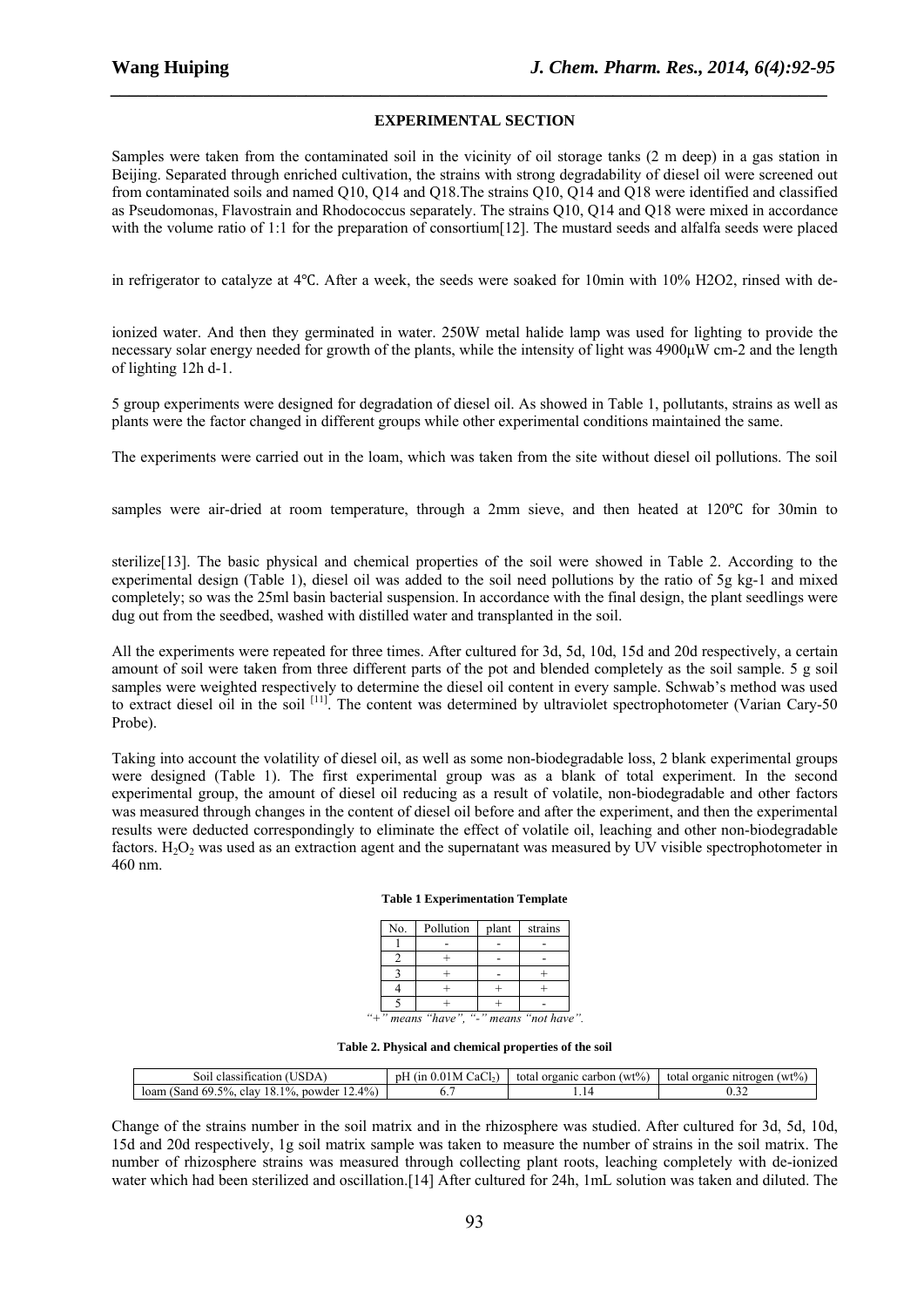concentration of bacteria was by  $10^{-2}$ ,  $10^{-3}$  and  $10^{-4}$  times of the original concentration. 0.1ml sample was coated on the flat uniformly that had been prepared and cultured for 24h. Then counted directly and recorded as cfu / mL.

*\_\_\_\_\_\_\_\_\_\_\_\_\_\_\_\_\_\_\_\_\_\_\_\_\_\_\_\_\_\_\_\_\_\_\_\_\_\_\_\_\_\_\_\_\_\_\_\_\_\_\_\_\_\_\_\_\_\_\_\_\_\_\_\_\_\_\_\_\_\_\_\_\_\_\_\_\_*

#### **RESULTS AND DISCUSSION**

Through the third set of experiments, by adding soil pollutions and strains without plants, the ability of degradation of diesel oil by strains alone could be measured. After degradation for a certain period of time, the content of diesel oil remaining in soil was measured and showed in Table 3. The degradation rates of the diesel oil by strains Q10, Q14, Q18 and consortium were 35.15%, 27.43%, 46.28% and 57.47% respectively in the 5d. All the strains were capable of degradation while consortium and strains Q18 had stronger degradation efficiency.



**Table 3 The concentration of diesel oil in soil after biodegraded by bacteria (means±sd)** 

**Figure 1. Degradation efficiency of diesel oil by bacteria** 

The degradation rate of diesel oil was different in different time period. As showed in Fig 1, the trend of degradation rate by the strains Q10, Q14 and Q18 was similar with each other, while the degradation rate kept increasing with the time and reached the maximum in 10d.

In the fourth group of experiments, the effect of alfalfa and mustard on the biodegradation of diesel oil by the strains was studied. Throughout the course of the experiment, alfalfa and mustard were growing well, having no obvious symptoms of being poisoned. As showed in Fig 2, the trend of degradation rate by the strains Q10, Q14 and Q18 cooperated with alfalfa and mustard respectively was also similar with which showed in Fig 1. The degradation rate increased gradually at first, and then began to decline. However, the general degradation rate had been enhanced, and the downward trend of the curve was also more moderate. It's found that the existence of alfalfa and mustard could promote the degradation of diesel oil observably.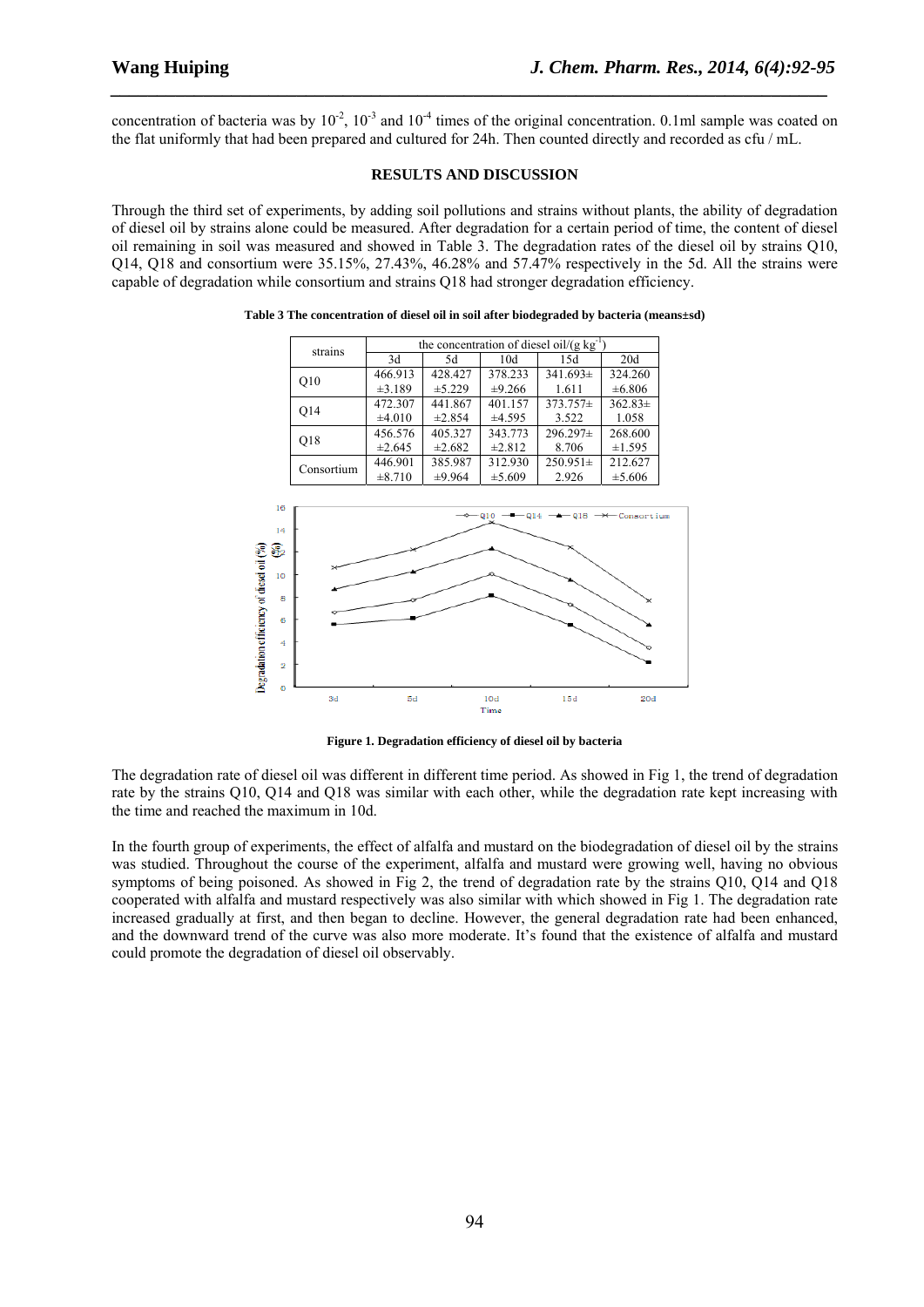

*\_\_\_\_\_\_\_\_\_\_\_\_\_\_\_\_\_\_\_\_\_\_\_\_\_\_\_\_\_\_\_\_\_\_\_\_\_\_\_\_\_\_\_\_\_\_\_\_\_\_\_\_\_\_\_\_\_\_\_\_\_\_\_\_\_\_\_\_\_\_\_\_\_\_\_\_\_*

**Figure 2. The degradation efficienciy of diesel oil by bacteria-plants association** 

Table 4 listed the total rate of degradation of diesel oil by trains and the complex systems of strains and plants in 20d, and the ability of different strains and consortiums in the biodegradation of diesel oil was compared.

| strains      | the total degradation efficiency of diesel oil |
|--------------|------------------------------------------------|
| O10          | 35.15%                                         |
| 014          | 27.43%                                         |
| O18          | 46.28%                                         |
| O10- alfalfa | 51.18%                                         |
| O14- alfalfa | 42.59%                                         |
| O18-alfalfa  | 63.55%                                         |
| O10- mustard | 57.01%                                         |
| O14- mustard | 46.24%                                         |
| Q18- mustard | 69.17%                                         |

**Table 4 The total degradation efficiency of diesel oil at 20d** 

The ability of complex system of strain Q10, Q14 and Q18 with alfalfa and mustard in the biodegradation of diesel oil were improved certainly compared with the single strain. In general, mustard - strains complex had stronger ability than alfalfa -strains complex in the degradation of diesel oil. Rhodococcus Q18-Indian mustard complex had the highest rate of degradation of diesel oil. In addition, it's also found that the content of some ions in the soil was also changed after the degradation of diesel oil in the experiment.

Table 5 listed the ion content before and after the degradation by strains Q18 -mustard complex. The total organic carbon content increased while the total organic nitrogen content declined in loam after degradation, which may resulted from the degradation of diesel by strains. The content of Cu, Pb, Cr, Zn and Cd in loam declined to varying degrees, as the mustard might absorb these heavy metal ions. It could be concluded that strains-plants complex was able to change some physical and chemical properties of soil significantly.

|                                 | before degradation | after degradation |
|---------------------------------|--------------------|-------------------|
| total organic carbon $(wt\%)$   | 1.14               | 7.87              |
| total organic nitrogen $(wt\%)$ | 0.32               | 0.11              |
| Cu mg $kg^{-1}$                 | 32.7               | 28.3              |
| Pb mg $kg^{-1}$                 | 38.5               | 21.7              |
| $Cr$ mg $kg^{-1}$               | 9.85               | 4.21              |
| $Zn$ mg $kg^{-1}$               | 182.4              | 153.5             |
| $Cd$ mg $kg^{-1}$               | 0.43               | 0 <sup>2</sup>    |

**Table 5 The chemical properties of soils after biodegradation** 

#### **CONCLUSION**

The alfalfa and mustard may enhance the activity of strains and the ability of consortium in the degradation of oil with more developed root systems, as well as faster growth rates. Then in this study, the strains capable of metabolizing diesel oil were isolated from soils polluted by diesel in the gas station. The ability of different strains and consortiums in the biodegradation of diesel oil was compared, and the effect of alfalfa and mustard on the biodegradation of diesel oil by the strains was studied.